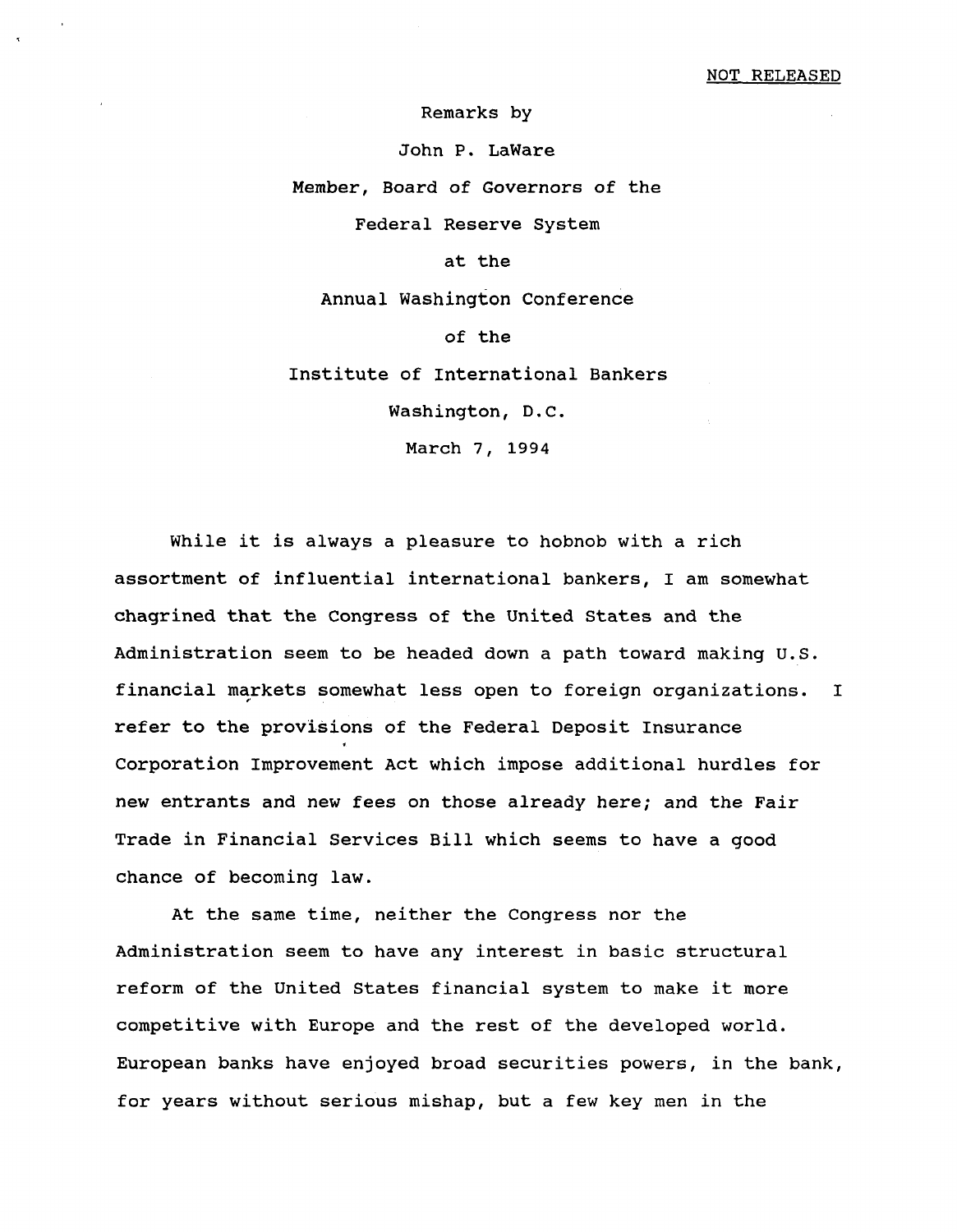**Congress refuse to dismantle the archaic Glass-Steagall law which essentially excludes U.S. banks from the non-Treasury securities markets. And now insurance and banking alliances in Europe and Canada particularly have spotlighted another handicap for U.S. firms. Integration of the financial system is an accepted policy in our fellow industrial nations. It is a growing tragedy that it cannot be a reality here.**

**The disparities created by these legal differences force U.S. authorities to severely limit activities of foreign banks in the U.S. in order to protect the competitive position of U.S. banks in domestic markets. This creates delicate supervisory problems to be sure, but, more important, it denies U.S. financial markets the advantage of competition by completely integrated financial enterprises.**

**Growing international trade and investment continue to be the principal underlying factors in the expansion of banks outside their home countries. As with U.S. banks and those of the major industrialized nations a generation ago, banks from the Pacific Rim countries, Latin America, and Eastern Europe are expanding abroad in order to service the international needs of their domestic customers and perhaps attract indigenous business in the host country as well. The United States has been a targeted host country for many of these new "international" banks. Some of these banks are already here, and some also present current supervisory challenges, even though their presence in the long run is likely to benefit the U.S. and global economy. For those banks that do not yet have a U.S. presence, one might question the extent to which their entry can or should**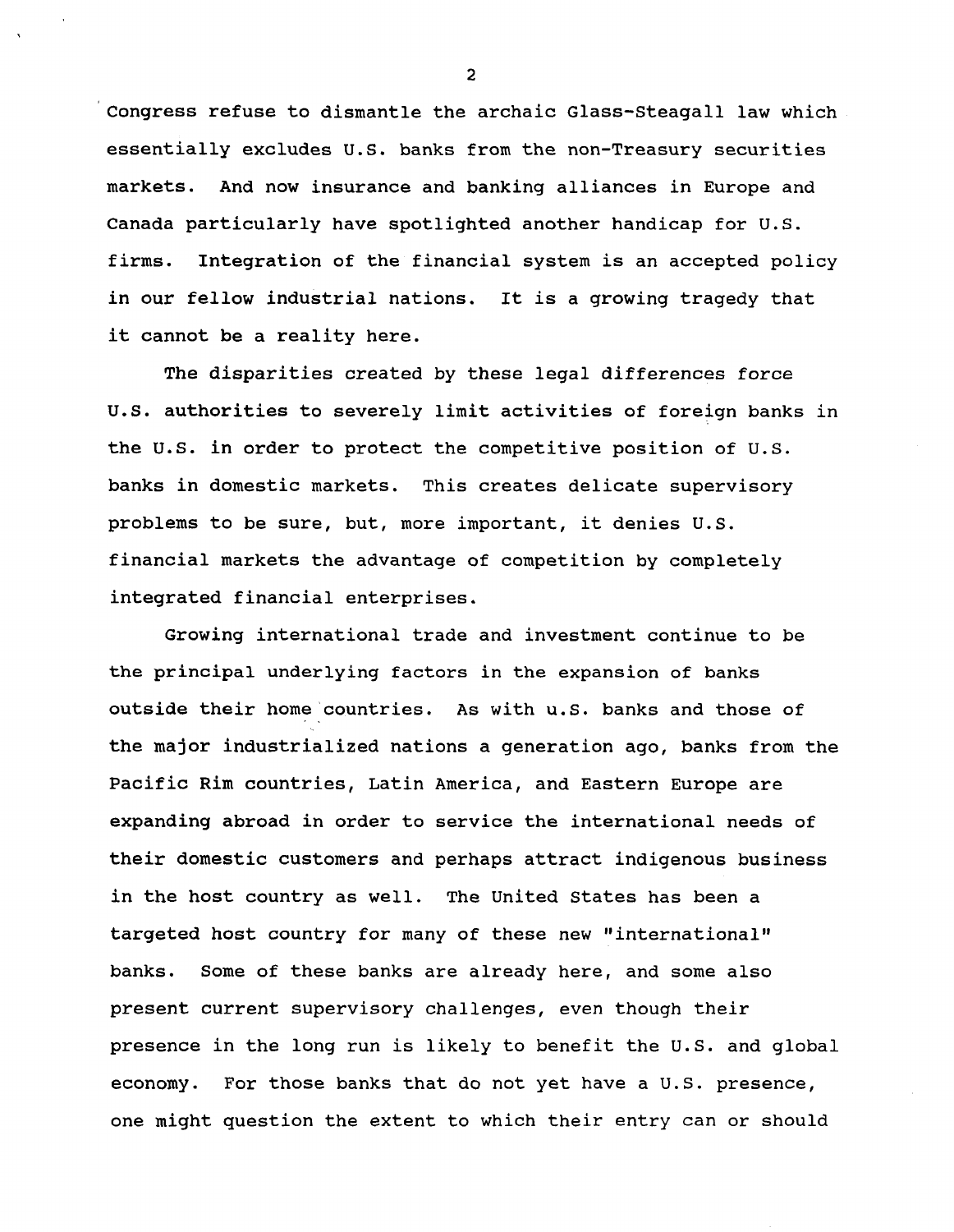**be accommodated under the Foreign Bank Supervisory Enhancement Act.**

**For those countries whose markets are already well integrated into the global economy and whose banks established international branch systems in the 1970s, "international banking" today has acquired a new dimension, and taken on a somewhat different meaning. In the United States, international banking has become more concentrated in a few institutions and different in terms of activities. The U.S. banks which are most active internationally are readily recognized by the scope of their off-balance-sheet trading activities. These banks generally have a volume of off-balance-sheet activity that is a sizable multiple of their balance sheet assets. In addition, there are certain U.S. banks which are not particularly "international" in the geographic sense. They may not have a significant foreign office network. But they are significantly engaged in international banking activities, such as, foreign exchange trading and'other derivative trading activities. While among U.S. banks a market-making role in these trading activities is currently limited to a few institutions, there is some indication of increased interest in more active trading among the newer "superregional" banks. It is not clear at present that the international ambitions of these superregionals include a significant foreign presence. Many of the institutions which come under this definition had branches or consortia banks abroad and have since abandoned that approach. My guess would be that geographic expansion among this group in the future will be limited.**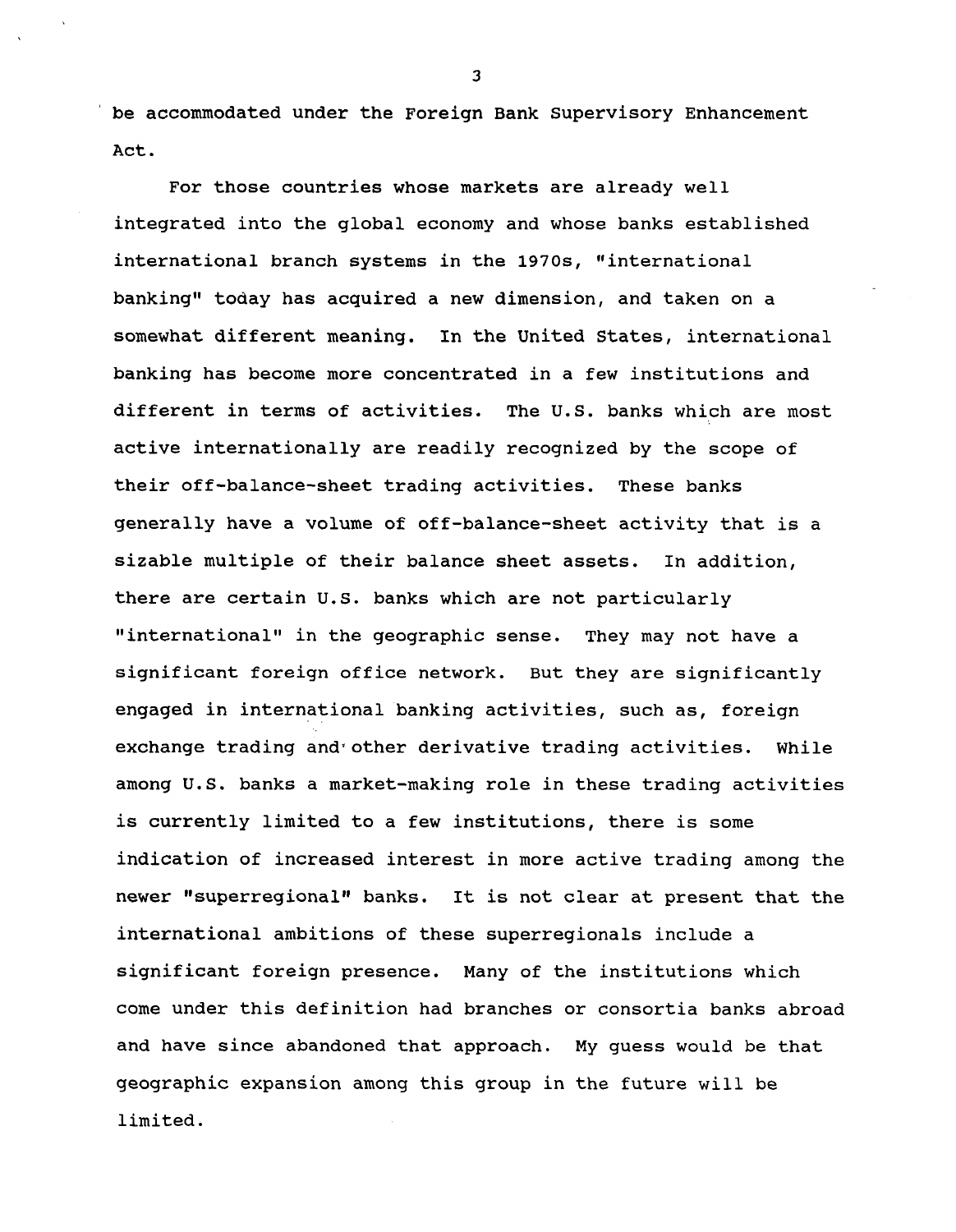**International supervision today is challenged on two fronts. There is a need to monitor effectively the cross-border expansion of traditional deposit-taking/lending institutions from countries which are beginning to become integrated into the global economy. We must also be able to identify accurately the potential risks to international financial markets from high volume trading of new, and sometimes exotic, instruments. A great deal of analytical activity in pursuit of that goal is underway here in the United States as well as internationally.**

**Certainly one of the most important lessons of the recent past is that international supervision is only as strong as its weakest link. It was agreed in principle in the Basle Concordat of 1974 that no bank operating internationally should be able to escape supervision. Most recently the Basle Committee proposed "minimum standards" for the supervision of international banking groups. Greater effort still needs to be made, however, to put this principle into practice. Reluctance in certain jurisdictions to this cession of authority to an international organization should not be allowed to block adoption of standards designed to protect the interest of all of the players. The United States has adopted the principle of consolidated comprehensive supervision in the Foreign Bank Supervision Enhancement Act. In judging the fitness of a foreign bank to enter the U.S. market, the Federal Reserve must conclude that it is subject to effective consolidated supervision. One might argue with some justification that the terms are too vague and leave too much to subjective judgment. But the intent of Congress, in the aftermath of well publicized scandals, is very**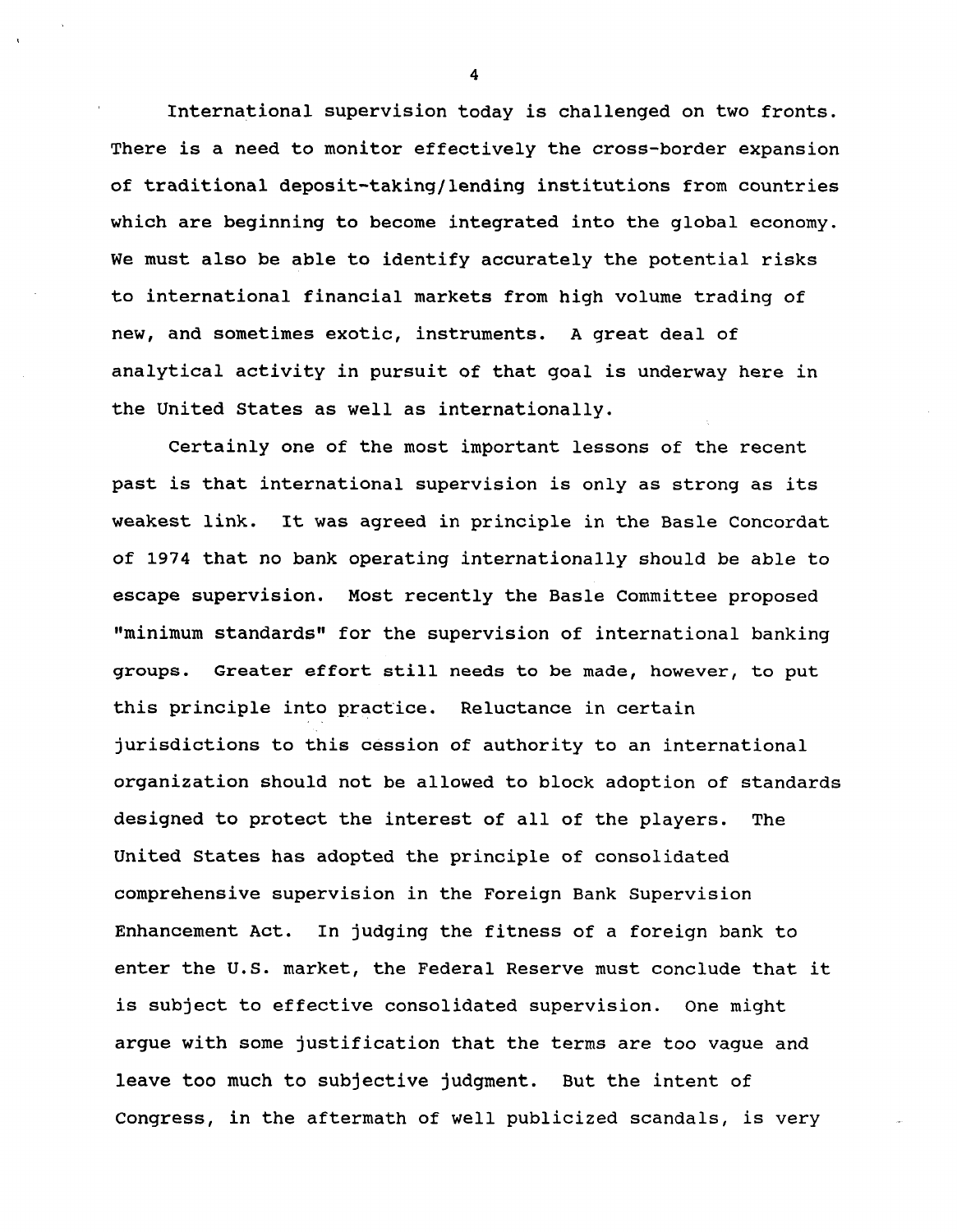**<sup>1</sup> clear. This statute has not been easily implemented because banking structure and the techniques of bank supervision vary greatly among countries. In putting into practice the principle that all foreign banks seeking to operate in the United States should be subject to effective consolidated supervision, the Federal Reserve is trying not to inhibit the efficient working of other banking markets or to impede their development. We are finding that most bank supervisory systems provide at least some of the elements of consolidated, comprehensive supervision. But it is clear that some new entrants cannot meet this standards without further development, and we are actively assisting those who seek our help. On another front, the Federal Reserve, in coordination with the other federal banking regulators, has been in the process of developing a program for improving the supervision of the U.S. operations of foreign banking organizations. This approach will explicitly take into account the financial condition of the foreign banking organization as a whole, as well as the level and quality of its home country supervision. Branches and agencies are by far the predominant organizational form of foreign bank operations in this country. The new program is designed to provide a targeted supervisory plan based on the U.S. role as host country in the home/host country system of responsibilities adopted by the Basle group. It will also focus on the specific concerns for our markets and laws presented by the specific operations of foreign banks.**

**Over the longer term, it is clear that additional bilateral and multilateral initiatives are needed to strengthen supervision over the full range of global trading and derivative activities.**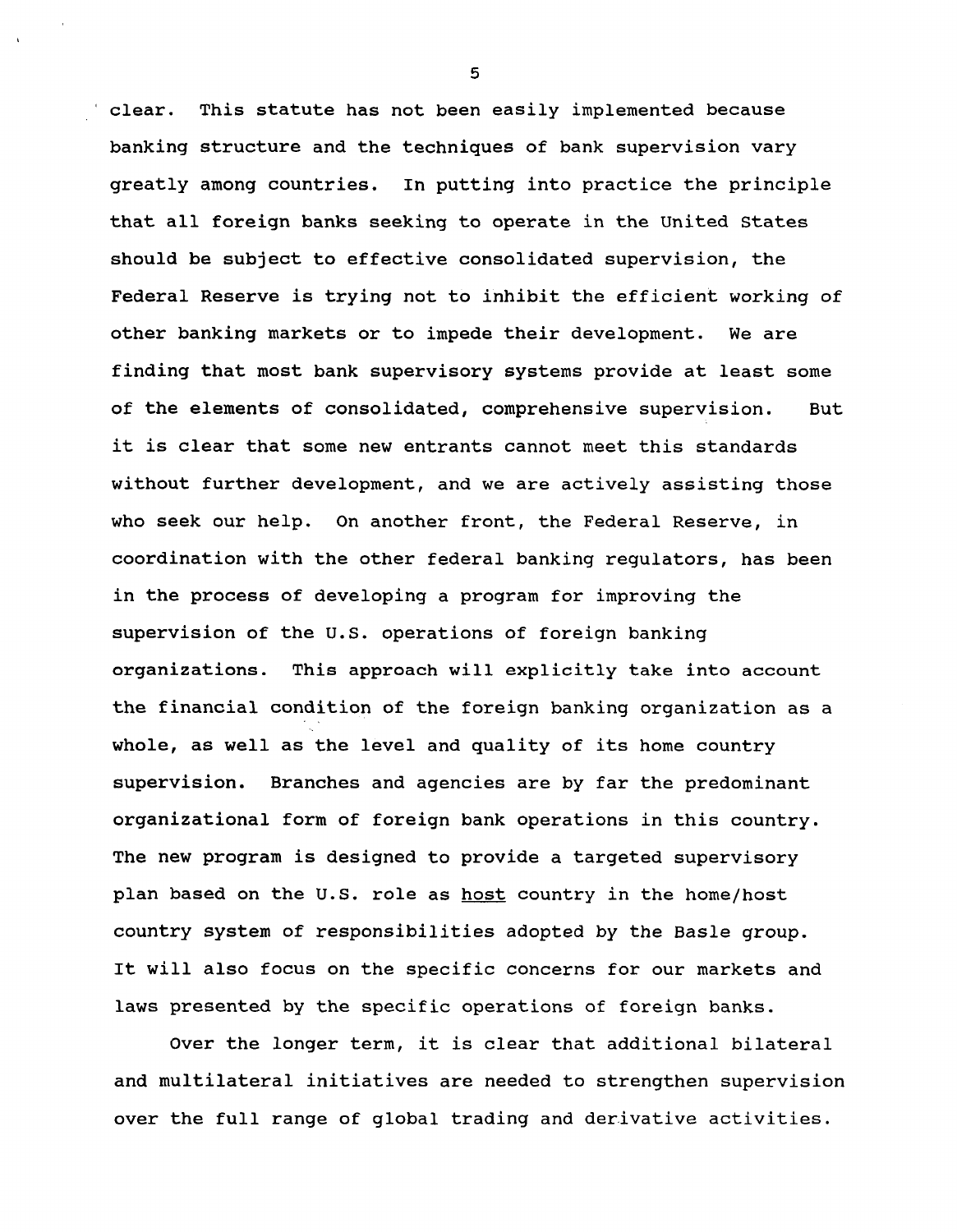**We must devise a reliable system to measure the exposure of banks to the market risks of trading and derivatives activities, and that system should be incorporated into the Basle risk-based capital framework.**

**The increasing disparity between U.S. and European banks in terms of permissible activities has become a matter of real concern in the past few years, in particular in the area of insurance. While all the evidence is not yet in on the projected economies of scale and "synergies" to be derived from the banking-insurance link-up, the fact remains that European banks have this option and U.S. banks do not. In my opinion, that is a distinct advantage for European banks. The U.S. banking situation is probably not going to change in this respect in the near term. In order to maintain competitive equity between U.S. and foreign banks, as required by law, foreign banks which have both banking and insurance activities in the United States must divest one or the other. We are currently looking closely at what constitutes adequate "de-banking" and what kinds of financial activities foreign institutions may continue to pursue in the United States if conventional banking is foreclosed.**

**Fair trade in financial services legislation continues to move forward. if the legislation ultimately passes, the United States' policy of unconditional national treatment in financial services will be changed to one of essentially reciprocal national treatment. This is consistent with a more demanding stance by the Administration on trade. Although the Board has continued to oppose the legislation, the present House bill has a number of safety valves which somewhat reduce the original**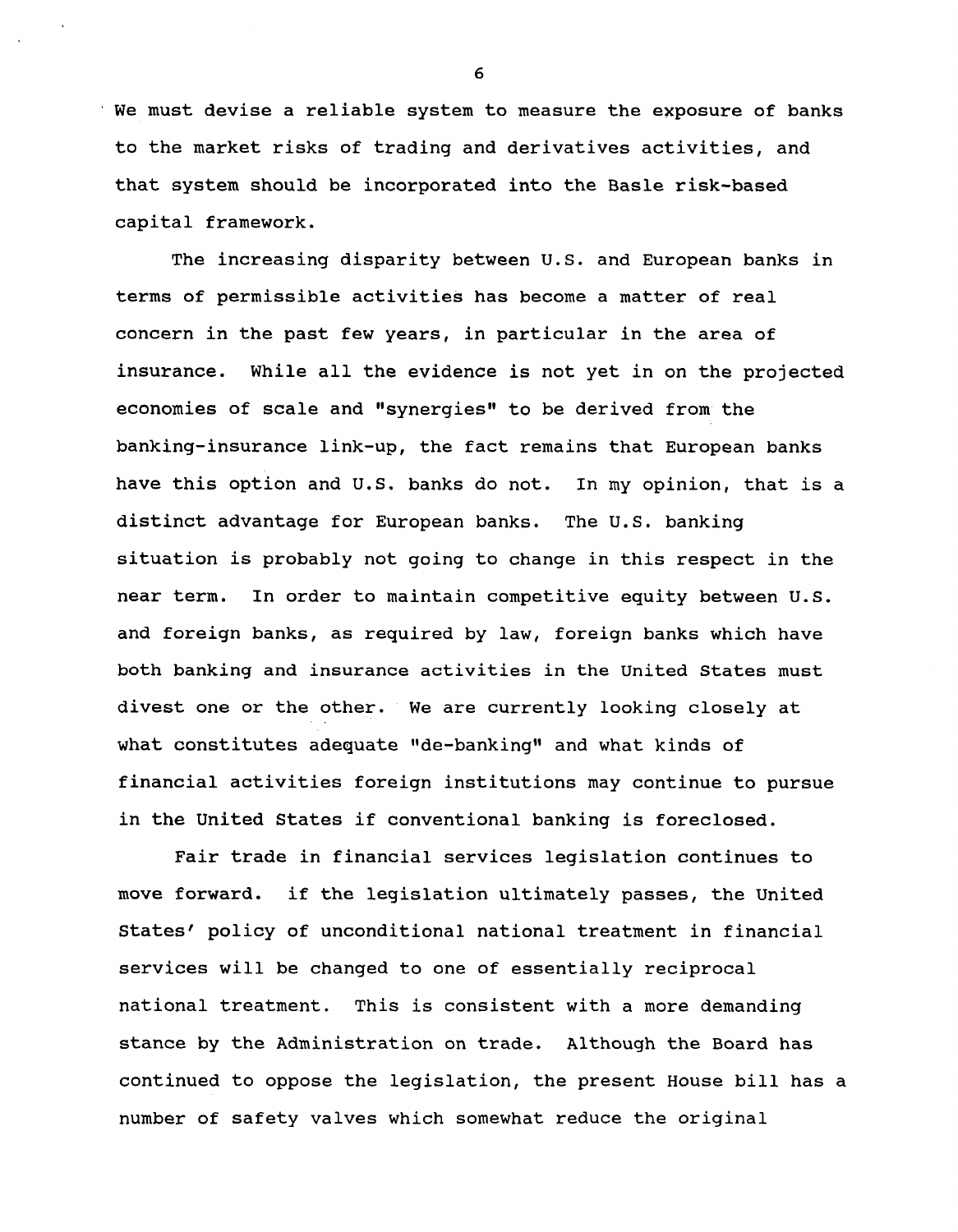**severity of the proposal. The current bill requires consultation with the appropriate federal banking agency prior to the imposition of sanctions and includes significant grandfathering provisions. It also narrows the targets for possible sanctions to include only those matters that now require application to or authorization from a regulator to expand operations in the United States.**

**Let me turn now, briefly, to the issue of regulatory reform in the United States which has become a serious matter of disagreement.**

**The Treasury proposal to combine all of the federal bank regulatory functions in a single new Federal Banking Commission is seriously flawed in my opinion.**

**The idea of a monopoly regulator for the entire banking system almost assures a too restrictive regulatory environment one which would be likely to stifle innovation and so limit risk taking that there could be serious negative impact on the economy. A single regulator, with no other responsibilities, would tend to want to eliminate bank failures and consequently limit risk taking in the industry to the point that it would shut off the flow of credit to support commerce.**

**A single regulator which would have state-chartered banks as well as national banks under its rule-making authority would inevitably have the tendency to blur the distinction between a national bank charter and a state bank charter, spelling the eventual demise of the dual banking system which has served the country well for 131 years. In any case, banks would no longer**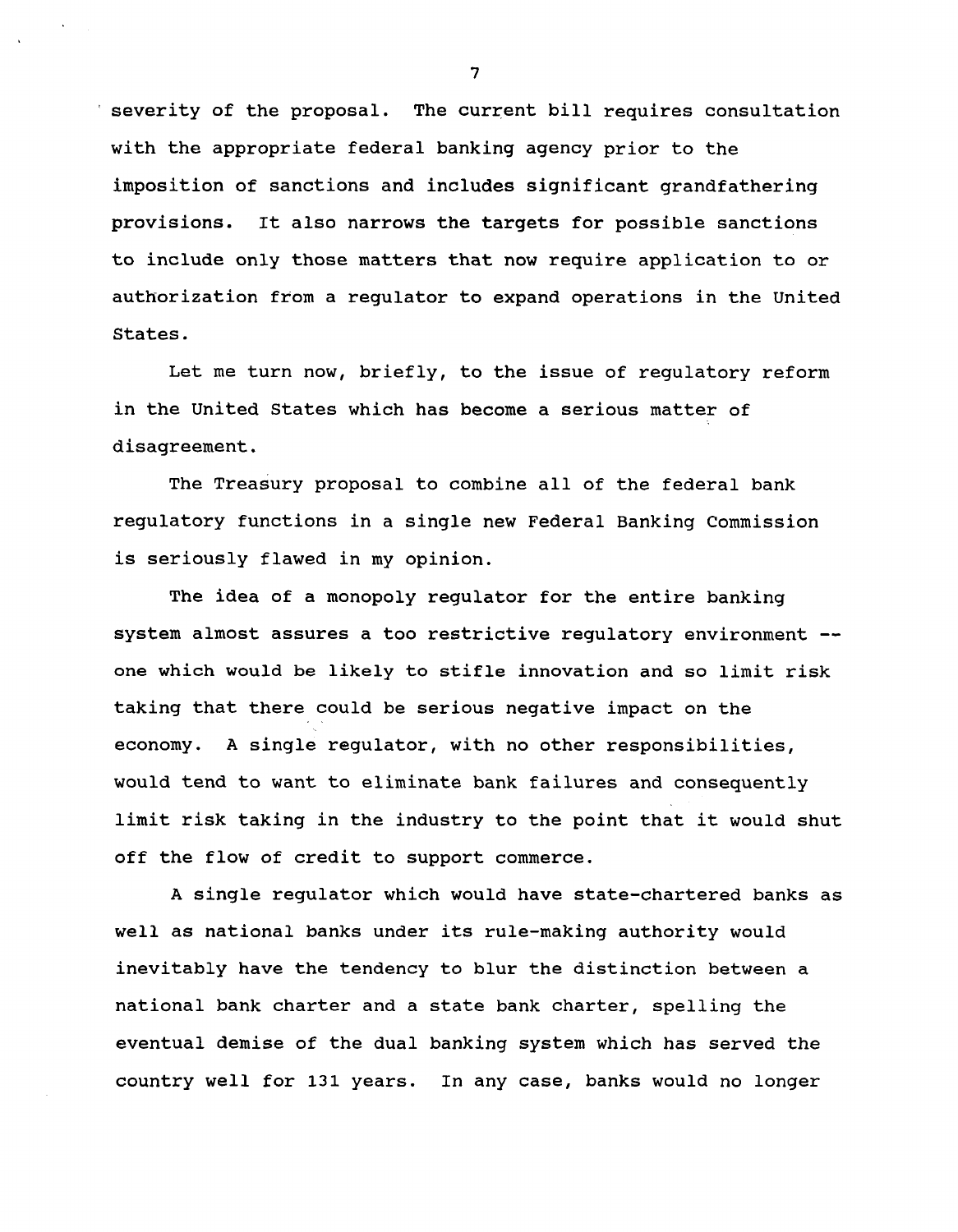**' have a choice of federal regulators and no way to escape from over-restrictive regulatory policies by changing charters.**

**The Treasury proposal removes all rule making and most supervisory and examination functions from the Fed. I believe that hands-on involvement in supervision, rule making and examinations over a broad spectrum of banking organizations is essential to enable the Federal Reserve to discharge its responsibility for the integrity of the payments system, the operation of the window, as lender of last resort, and the central player in crisis management when there is an accident in the financial system which might destabilize the system.**

**Putting the entire banking system under one agency that is at least potentially more vulnerable to political manipulation does not appear to me to be good public policy.**

**A better approach would be to have two regulators at the federal level. This could most directly be accomplished by merging the OTS and the OCC, thus combining the two agencies presently responsible for federally chartered institutions. The second step would be to transfer responsibility for statechartered nonmember banks to the Federal Reserve which already has oversight of state member banks. This would reduce the number of federal regulators from four to two and strongly underscore the importance of the dual banking system by having one federal regulator for federally chartered banks and a separate one for state-chartered banks.**

**Because there is a small group of 3 0 to 40 banking organizations which are so large and have such reach to their operations that they are special, both agencies should have some**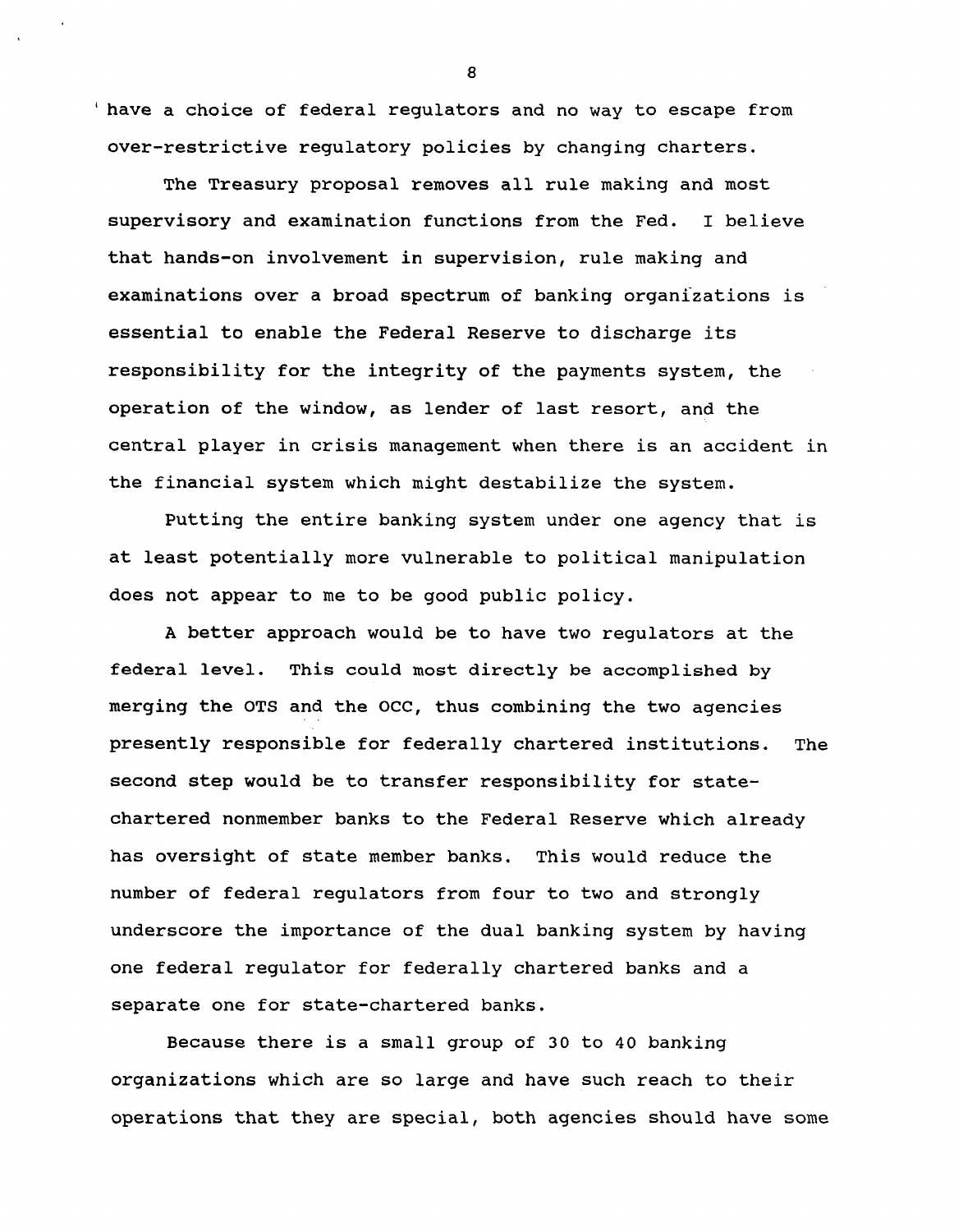**degree of oversight. This could be accomplished by joint examination of the parent holding companies and the lead banks. In all other cases, duplicative examination and overlapping supervision could be eliminated by giving top-to-bottom supervision and examination authority to the regulator of the lead bank. Our proposal has the following advantages.**

- **It avoids over-restrictive and stultifying rule making by a monopoly regulator.**
- **It provides strong support for the dual banking system at the federal level.**
- **It maintains the role in bank supervision critical to the Federal Reserve's needs.**
- **It provides choice of federal regulator to banks.**
- **It reduces federal regulators from four to two.**
- **With the exception of a small special group of banks,**  $-$ **it assures one examiner per banking organization.**
- **It maintains a healthy dynamic tension between two agencies in rule making.**

**The outlook then is cloudy. While financial markets globally are becoming more integrated and there is real movement toward homogeneity in rules and operating procedures, the trend in the United States is in many ways defensive, paranoid and protective. These measures may discourage the free entry of foreign banks to our markets. Free entry and national treatment have served the United States well, and to retreat from these principles just at a time when the leadership position of the United States economy has been reconfirmed, seems to me to be counterintuitive and certainly counterproductive.**